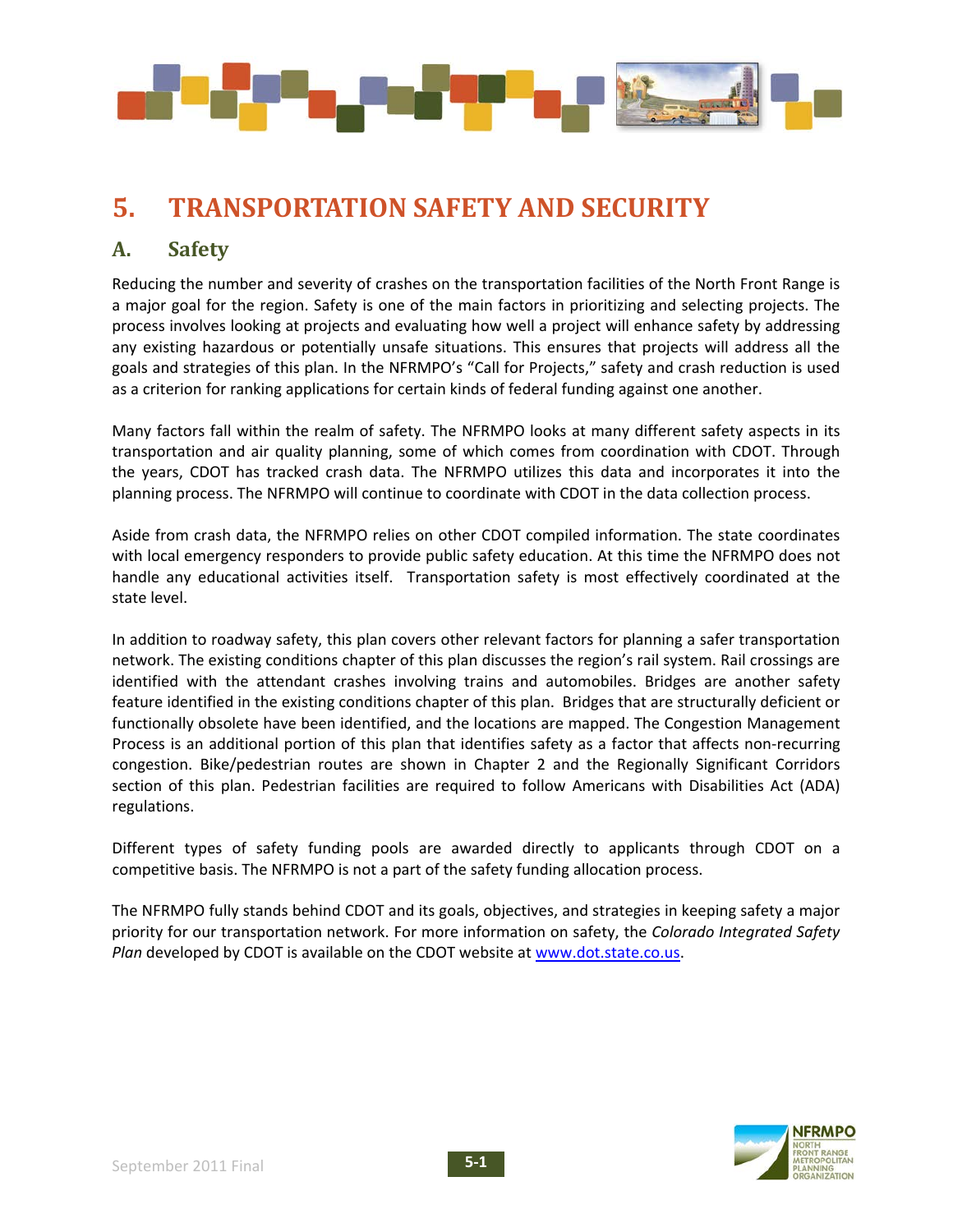

# **B. Security**

The Safe, Accountable, Flexible, Efficient Transportation Equity Act: A Legacy for Users (SAFETEA‐LU) calls for the security of the transportation system to be one of eight stand-alone planning factors. "…Increase the security of the transportation system for motorized and non‐motorized users." This signals an increase in importance from prior legislation, in which security was coupled with safety in the same planning factor. SAFETEA-LU encourages the transportation planning process to be consistent with applicable security plans, programs, and projects. This new requirement must be in place before NFRMPO and State adoption or approval of transportation plans addressing SAFETEA‐LU provisions.

Security as a stand‐alone transportation planning factor is linked to the US Department of Homeland Security and the 2006 implementation of the National Incident Management System (NIMS). In 2004, the NIMS was issued to provide a comprehensive and consistent national approach to all‐hazard incident management, at all jurisdictional levels, and across functional disciplines. Full compliance with the NIMS certification process was required by September 2006. Beginning in 2007, NIMS compliance became a condition for jurisdictions to receive federal preparedness funding assistance.

"The most important of the 2006 requirements is that states and territories must establish a planning process that incorporates the appropriate procedures to ensure the effective communication and implementation across the state, including tribes and local governments. This planning process must include a means for measuring progress and facilitate the reporting of NIMS implementation among jurisdictions" (Michael Chertoff, Secretary U.S. Department of Homeland Security).

In response to the SAFETEA‐LU requirement, the NFRMPO has inventoried the region's security plans and protocols. This chapter simply references the security plans which are in place, both as a direct result of the NIMS requirement, and others which have been standing protocol within local agencies. This chapter is not designed to replace or modify any security protocol or plan. The appropriate agency should be contacted directly with security concerns.

## **Transit Security**

## **CDOT**

## **Transit Safety and Security Prototype Report**

In 2002, the CDOT Transit Unit contracted with RAE Consultants, Inc. to develop a model transit safety and security program for small urban and rural transit providers in the state. The purpose of the technical assistance framework was to assist small transit agencies with improving their capacity to respond to emergency situations, while working within the framework of the agency's existing safety training efforts. This prototype has been used by several of the NFRMPO member transit agencies as a model for their own emergency management plans.

## **BATS**



## **Mode: On‐call transportation**

In 2003, Berthoud Area Transportation Service (BATS) adopted the Transit Safety and Security Plan. The BATS agency provides seniors with regularly scheduled transportation to shopping, and on-call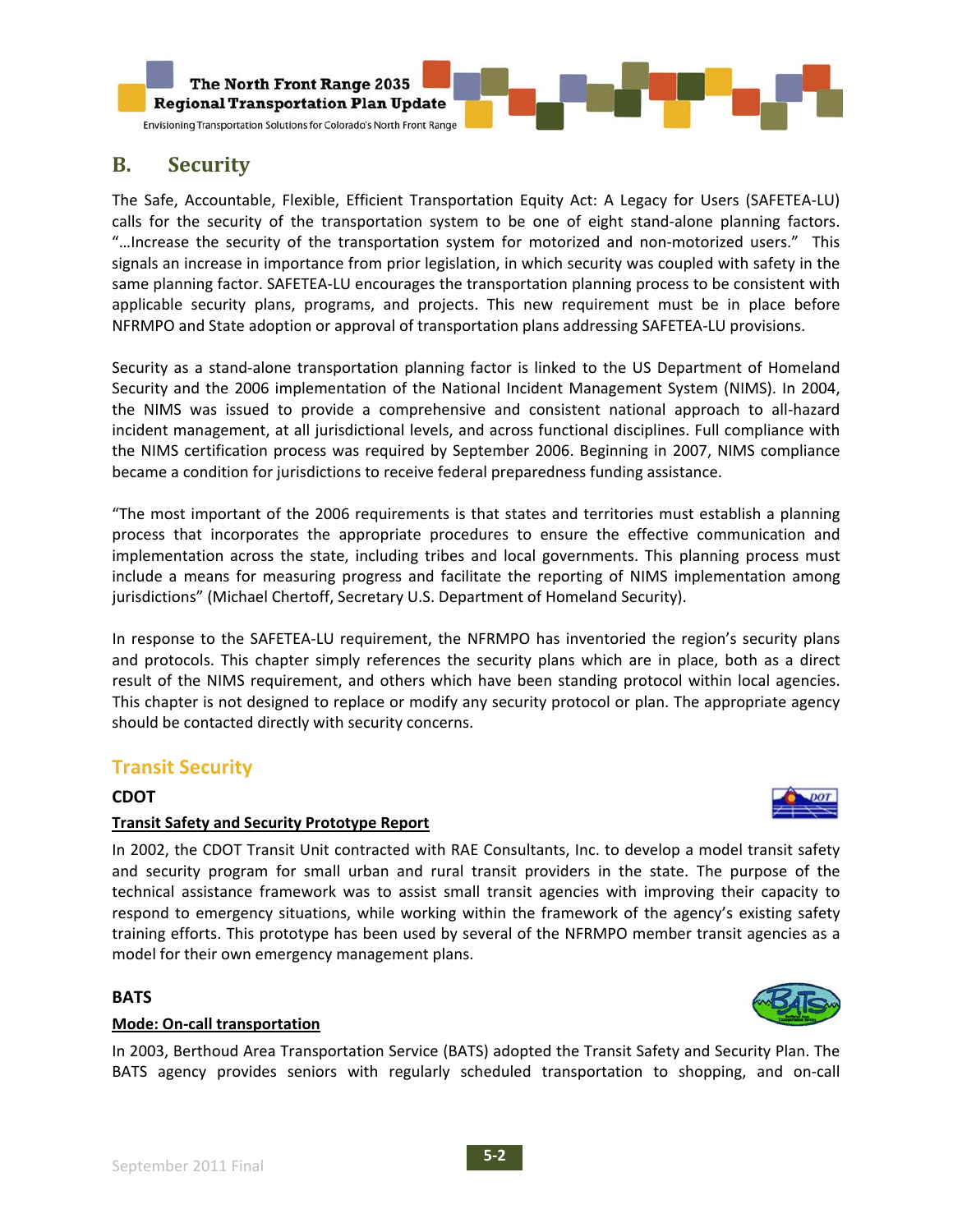

transportation around Berthoud and Loveland. The service takes passengers to Loveland and Longmont everyday with links to FLEX and RTD.

The core elements of the BATS Transit Safety and Security Plan are: Driver Selection, Driver Training, Vehicle Maintenance, Drug and Alcohol Programs, Safety Data, and System Safety and Emergency Preparedness Plan (SSEPP). The SSEPP includes a training policy, security and emergency protocol, contacts, and other preparedness guidelines. It is modeled after the CDOT prototype.

Contact: Eric Boyd, Director of BATS, Phone: (970) 532‐5199

## **Transfort/Dial‐A‐Ride**

#### **Mode: Fixed‐route bus, paratransit, and on‐call transportation**

In 2006, Fort Collins adopted the Transfort/Dial-A Ride Snow and Severe Weather Emergency Operations Plan. The objectives of this plan are to:

- (1) Provide the best possible level of service in a winter storm that is safe, effective, and efficient;
- (2) Ensure that staff respond to the emergency according to plan;
- (3) Provide mutual support to other departments and a promise of best possible effort during the emergency; and
- (4) Provide public information that imparts the reality of operations in winter conditions.

In addition, the City of Fort Collins adopted the Safe Operator Plan in 2009.

Contact: Marlys Sittner, Transfort, Phone: (970) 416‐2113 City of Fort Collins Emergency Operations Center (24 hours), Phone: (970) 416‐2861

## **FLEX**

#### **Mode: Fixed‐route bus**

The City of Fort Collins operates FLEX as part of a regional partnership with Loveland, Berthoud, and Longmont. The same plans and operations in effect for Transfort apply to FLEX.

Contact: Marlys Sittner, Transfort, Phone: (970) 416‐2113

## **VanGo**

#### **Mode: Vanpool**

The NFRMPO has developed the VanGo Vanpool Services System Security and Emergency Preparedness Plan (SSEPP), which is modeled after the CDOT prototype. Goals of the VanGo SSEPP are to:

(1) Ensure that security and emergency preparedness are addressed during all phases of system operation, including the hiring and training of agency personnel; the procurement and maintenance of agency equipment; the development of agency policies, rules, and procedures; and coordination with local public safety and community emergency planning agencies.





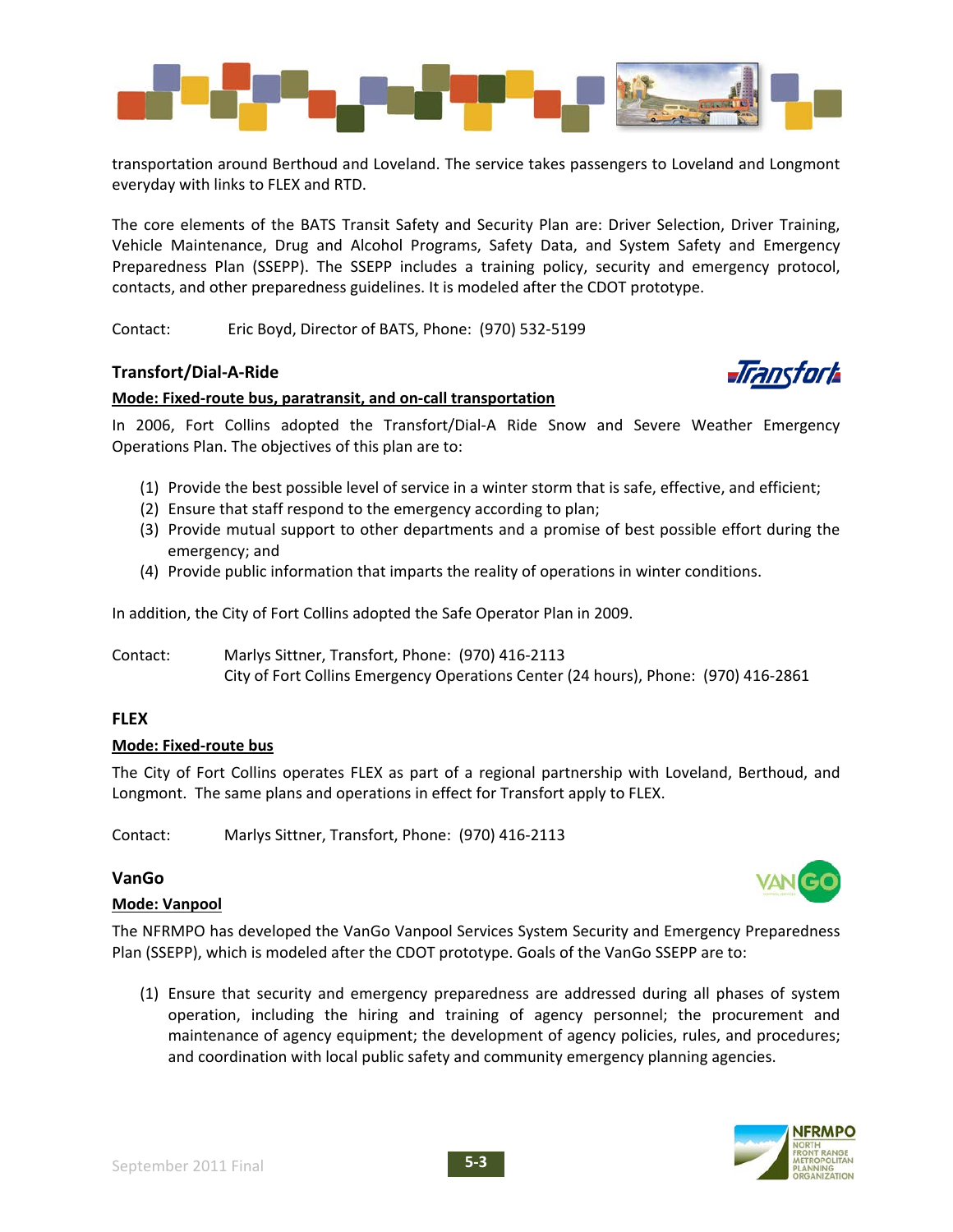

- (2) Promote analysis tools and methodologies to encourage safe system operations through the identification, evaluation and resolution of threats and vulnerabilities, and the ongoing assessment of agency capabilities and readiness.
- (3) Create a culture that supports employee safety and security and safe system operations (during normal and emergency conditions) through motivated rules and procedures and the appropriate use and operation of equipment.

Contact: Anne Blair, VanGo Vanpool Manager, Phone: (970) 221‐6859 / (800) 332‐0950

## **COLT**

## **Mode: Fixed‐route bus, paratransit**

The City of Loveland Transit (COLT) prepared an emergency operations and security plan in 2007. COLT worked with the Loveland Office of Emergency Management to implement a safety and security protocol for the COLT system.

Contact: Marcy Abreo, Transit Services Manager, Phone: (970) 962‐2700

## **Greeley Bus**

## **Mode: Fixed‐route bus, paratransit**

The Greeley Bus prepared a System Safety and Security Plan in 2007. The Transit

Services Division in Greeley has an Emergency Operations Plan in place. The plan outlines emergency procedures for city transit services, criteria for activating and deactivating the plan, and roles, responsibility, and authority of staff for implementing the plan.

Contact: Brad Patterson, Transit Services Manager, Phone: (970) 350‐9751

## **Railway Transportation Security**

To identify incident locations on the railway system, the following information is needed when contacting the appropriate railroad:

- $\blacktriangleright$  Street/highway name
- $\blacktriangleright$  Nearest city/town
- ▶ Railroad mile post
- $\blacktriangleright$  Railroad subdivision
- ▶ DOT Number (if available)

Note: The DOT number is a six digit number with an alpha character at the end (e.g., 427 774K) and is found on the sign mounted on the crossing post for a passive warning. It may be found on either the signal mast and/or signal cabin for an active warning device (i.e., a sign with flashing lights or a gate).

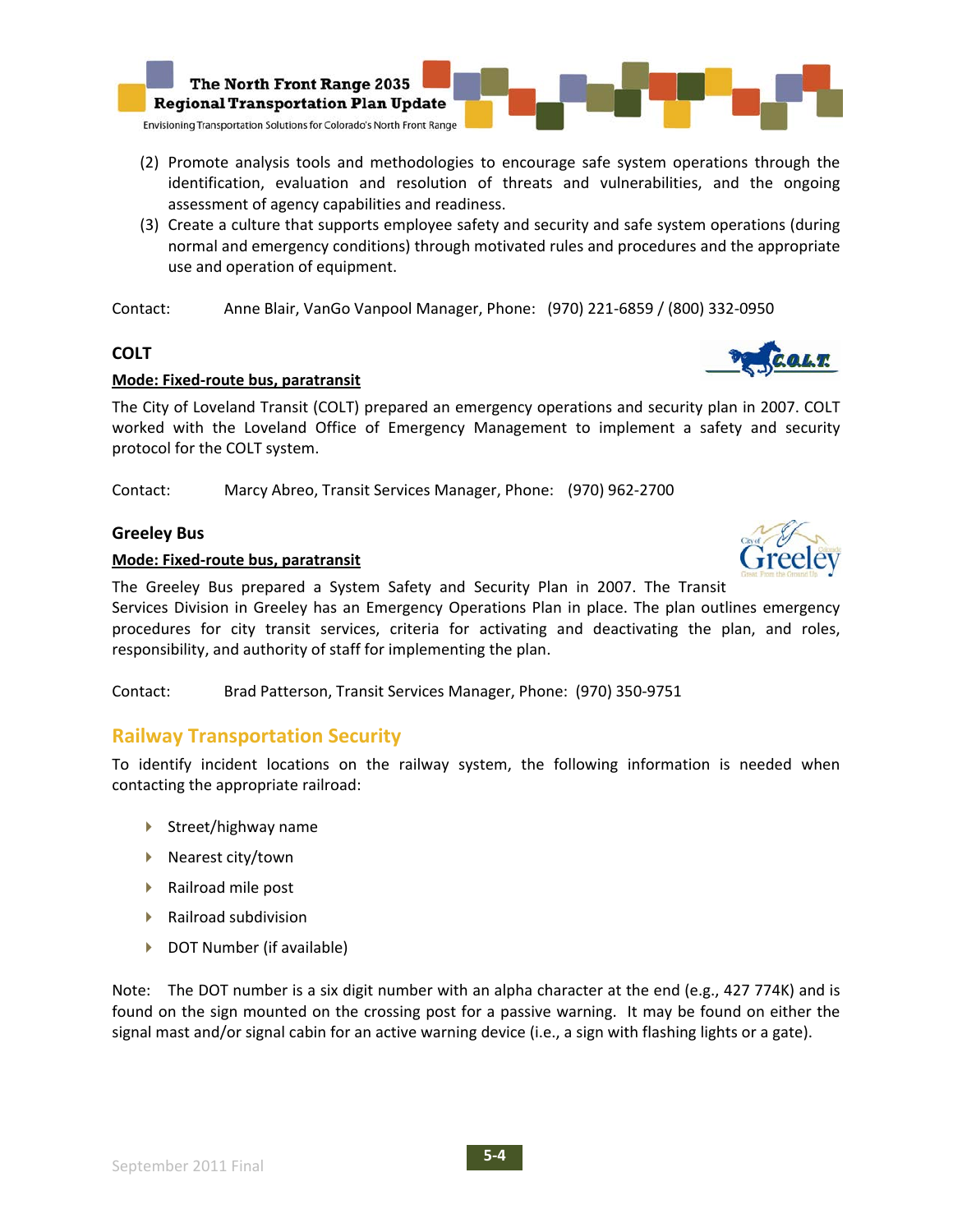

#### **Burlington Northern Santa Fe Railway (BNSF)**

The BNSF Resource Protection Solutions Team responds to all railroad related emergencies, trespassers, and crimes. Contact the BNSF Resource Protection hotline at **1‐800‐832‐5452** to report a railroad emergency or a railroad related crime, or to report all suspicious activities, individuals, and trespassers.

"Security has become everyone's business. Because of heightened security status, Americans are being asked to be the 'eyes and ears' for law enforcement," says John Clark, assistant vice president, Resource Protection Solutions Team.

ON GUARD is a BNSF employee program which encourages employees to report suspicious activities, trespassers, or individuals to BNSF's Resource Operations Call Center (ROCC). Since its inception in 2003, more than 200 employees have reported suspicious activities. Employees have reported theft, vandalism, arson, attempted suicide, and other criminal violations, threats to safety, or unusual events on or near railway properties.

The Citizens United for Rail Security (CRS) program encourages interested citizens and railway fans to participate in BNSF security training. Participants receive official identification cards. Citizens and CRS members are encouraged to report all suspicious activity along railroad property to the BNSF Resource Protection hotline, Phone: 1‐800‐832‐5452.

## **Union Pacific Railroad (UPRR)**

**Reporting Emergencies:** Contact UP Police by calling 1‐888‐877‐7267

#### **Reporting Unusual or Suspicious Occurrences and Environmental Hazards**

Call **1‐888‐UPRRCOP (877‐7267)** to report hazardous materials releases, personal injuries, criminal activities, illegal dumping, or other environmental incidents.

#### **Reporting Rough or Damaged Grade Crossings**

To report emergency grade crossing blockages or damage, call **1‐800‐848‐8715.**

## **Great Western Railway of Colorado (GWR)**

GWR operates a total of 80 miles of track in the NFR region and it interchanges with BNSF Railway and Union Pacific Railroad. It is owned by OmniTRAX. Report all emergencies to GWR at (970) 667‐6883, and the local police departments.



## **Airport Transportation Security**

#### **Greeley‐Weld County Airport**

In 2009, the Greeley‐Weld County Airport Authority updated its Airport Security Plan (ASP) with the assistance of an Airport Security Advisory Committee (ASAC). The ASAC is formed with the assistance of the Greeley‐Weld County Airport Tenants & Users Association. The ASAC periodically reviews the current plan and works with airport staff to implement updates. Questions about the ASAC can be directed to Linda Belleau at (970) 336‐3020, or the Airport Authority administrative offices during normal business hours at (970) 336‐3000.